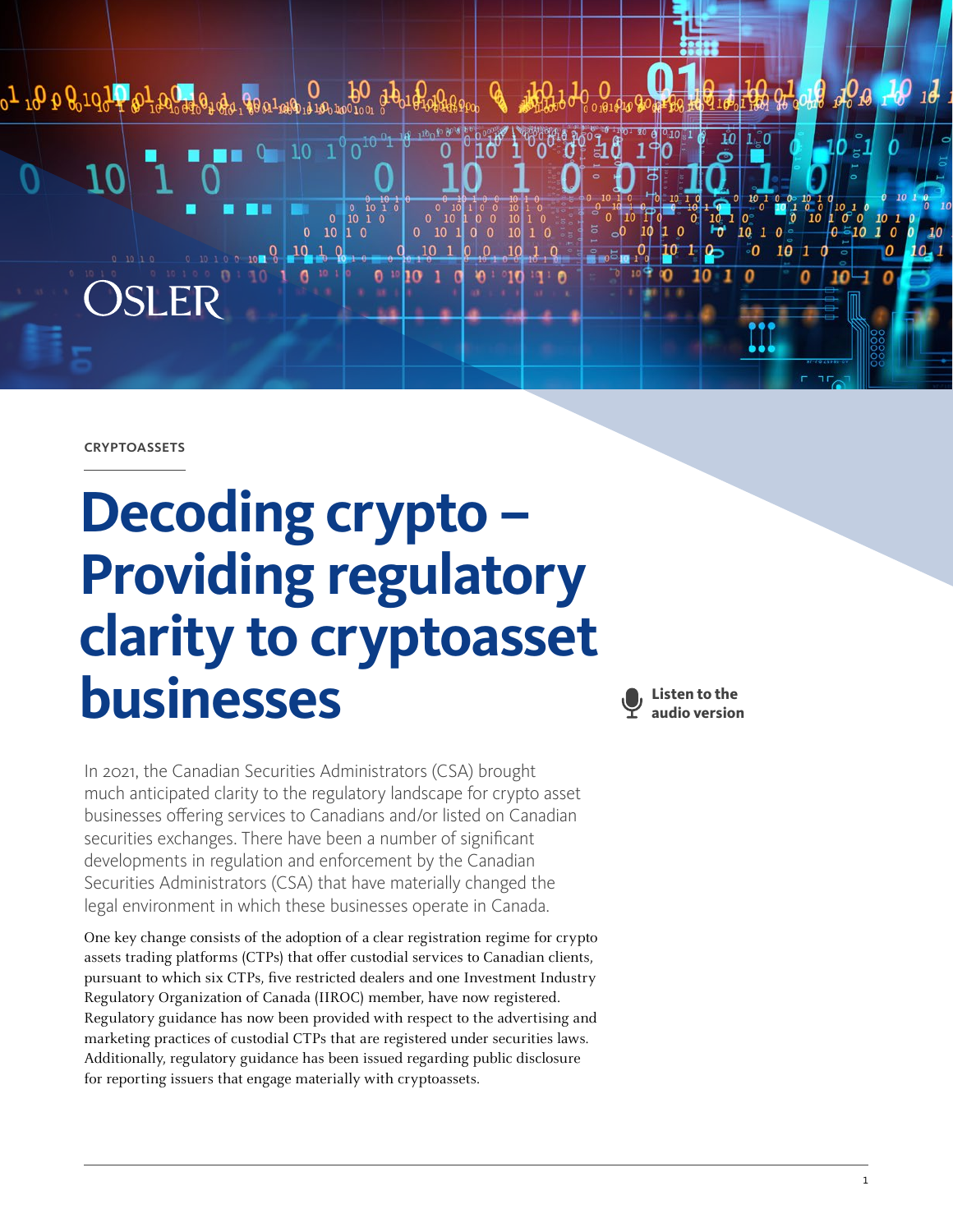In 2021, we also witnessed aggressive enforcement action by the Ontario Securities Commission (OSC) against several unregistered foreign CTPs. At the same time, the first Bitcoin and Ether exchange-traded funds (ETFs) in the world were launched on the Toronto Stock Exchange (TSX). Updated anti-money laundering (AML) requirements for cryptoasset businesses were imposed. Finally, the proposed retail payments framework was introduced which may apply to crypto payment services.

## Registration regime for CTPs under securities legislation

Cryptoassets present novel challenges to capital markets regulators because they are structured to have the utility of commodities, but pose many investor protection risks that are traditionally associated with securities. As a result, the extent to which securities regulators have jurisdiction to regulate cryptoassets is often unclear. CSA Staff have attempted to solve this problem by exerting jurisdiction over custodial CTPs, even if the cryptoassets traded on the platform may be commodities and not securities, on the basis that the relationship between a CTP and its client is itself a security or derivative called a "Crypto Contract".

On March 29, 2021, the CSA and Investment Industry Regulatory Organization of Canada (IIROC) published Staff Notice 21-329 [Guidance for Crypto-Asset](https://www.osc.ca/sites/default/files/2021-03/csa_20210329_21-329_compliance-regulatory-requirements.pdf) [Trading Platforms: Compliance with Regulatory Requirements](https://www.osc.ca/sites/default/files/2021-03/csa_20210329_21-329_compliance-regulatory-requirements.pdf) (Staff Notice 21-329). Staff Notice 21-329 clarifies that dealer registration under securities laws is required for CTPs that facilitate the trading of: (i) cryptoassets that are securities (Security Tokens), and (ii) Crypto Contracts, which the CSA considers to be securities and/or derivatives when the CTP retains custody of the private keys to the cryptoassets on behalf of its clients, as opposed to immediately delivering the cryptoassets to a blockchain address specified by the client.

More information about Staff Notice 21-329 can be found in our **blog** post.

As of December 1, 2021, five Canadian CTPs have registered as restricted dealers under securities laws. These include [Wealthsimple Crypto,](https://www.osc.ca/sites/default/files/2021-06/ord_20210622_wealthsimple.pdf) [Coinberry,](https://www.osc.ca/sites/default/files/2021-09/ord_20210819_coinberry-limited.pdf) [Netcoins,](https://www.osc.ca/sites/default/files/2021-09/ord_20210930_netcoins.pdf) [CoinSmart](https://www.osc.ca/sites/default/files/2021-10/oth_20211021_coinsmart.pdf) and [Bitbuy](https://www.osc.ca/sites/default/files/2021-12/oth_20111130_bitbuy.pdf). Osler acts for Wealthsimple and Coinsmart. Restricted dealer registration is available on an interim basis to CTPs that do not provide margin or leverage to their clients.

The terms and conditions imposed upon restricted dealer CTPs indicate how the CSA are addressing key investor protection issues associated with cryptoassets:

- **Custody:** At least 80% of client cryptoassets must be held in cold storage with a "qualified custodian", such as Gemini Trust Company, LLC or Bitgo Trust Company.
- **Insurance:** The CTP must obtain a financial institution bond insurance policy that satisfies the regulatory requirements applicable to securities dealers. CTPs must arrange for third party guarantees and/or self-insurance of hot wallet losses, which are generally excluded from such policies.
- **Know your product (KYP):** CTPs must conduct diligence to satisfy themselves that none of the cryptoassets available for purchase on their platform are securities or derivatives, obtaining legal advice if necessary to make this determination.

Cryptoassets present novel challenges to capital markets regulators because they are structured to have the utility of commodities, but pose many investor protection risks that are traditionally associated with securities.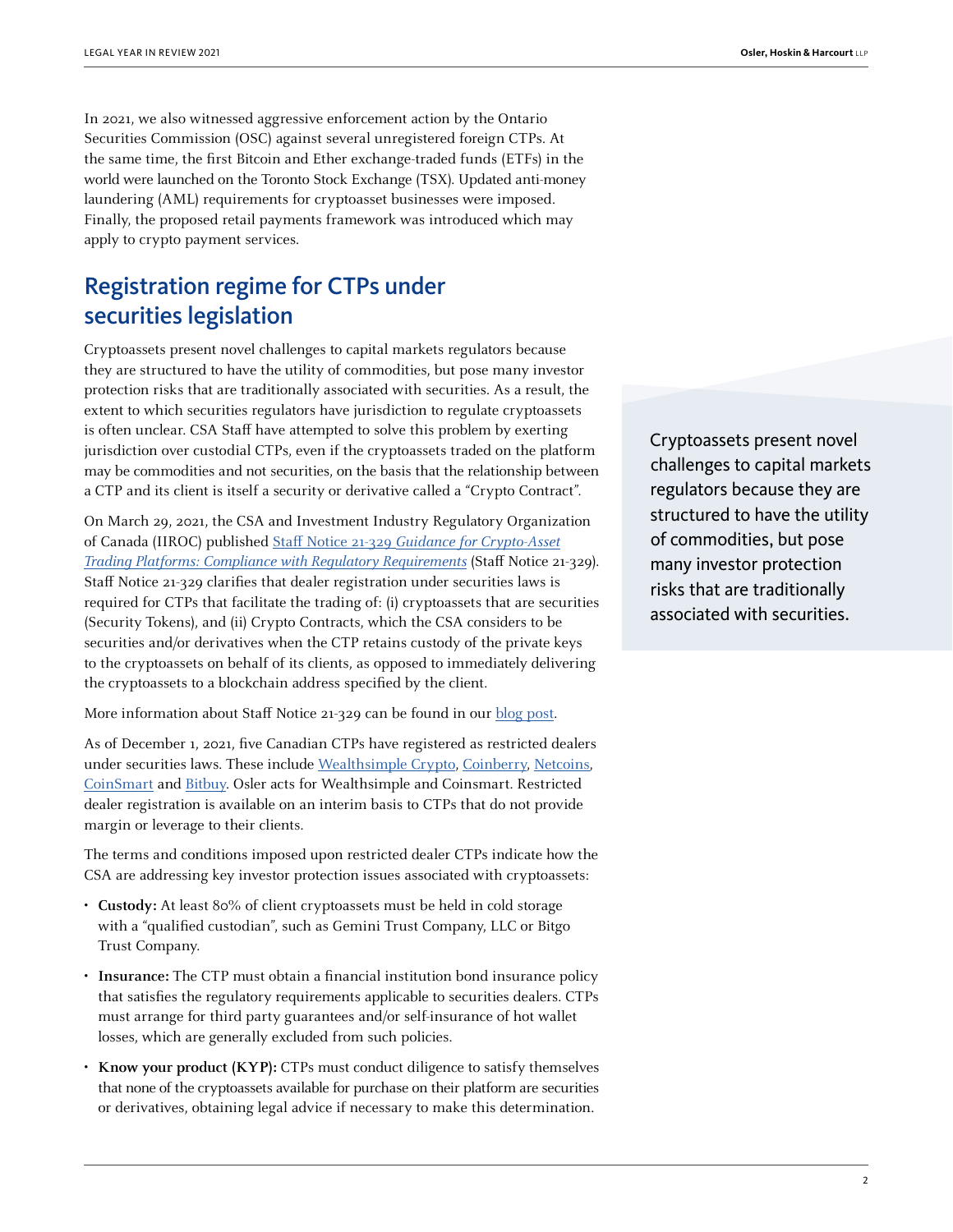- **Risk disclosure:** Clients must be provided with (i) a risk statement setting out general disclosure of the risks associated with trading in cryptoassets; and (ii) a cryptoasset statement setting out a plain language description of the cryptoasset, the due diligence performed by the CTP with respect to the cryptoasset, risks specific to the cryptoasset and other specified matters.
- **Account appropriateness model and recommended loss limits:** CTPs that received an exemption from the suitability requirement must gather knowyour-client (KYC) information about their clients and determine that an account is appropriate. They must also recommend a loss limit for the account based on the client's risk tolerance.
- **Specified cryptoassets and purchase limits:** In CSA jurisdictions other than Alberta, British Columbia, Manitoba and Quebec, the securities regulatory authorities have identified Bitcoin (BTC), Ether (ETH), Bitcoin Cash and Litecoin as "Specified Cryptoassets" which can be offered on an unlimited basis by registered CTPs to retail clients. All other cryptoassets are subject to an annual purchase limit of \$30,000 on CTPs that have adopted an account appropriateness model.
- **Two-year transition to IIROC:** Restricted Dealer CTPs are expected to transition to investment dealer registration and obtain membership with the Investment Industry Regulatory Organization of Canada (IIROC) within two years of registration.

Bitbuy also obtained an exemption from the requirement to be recognized as a marketplace under securities laws. As a result, Bitbuy is allowed to offer automated order-matching functionality on its CTP, as well as API access by sophisticated market participants.

In addition to the five restricted dealer CTPs, Fidelity Clearing Canada is the first investment dealer and IIROC member to obtain approval to offer cryptoasset trade execution and custody services to institutional clients, including other IIROC members. This approval signals that IIROC is prepared to regulate cryptoasset dealers, and that it is permissible for one IIROC member to operate both a traditional securities business and a crypto trading business. More information on Fidelity's regulatory approval is available in our [blog post](https://www.osler.com/en/blogs/risk/november-2021/fidelity-approved-as-first-iiroc-member-to-offer-crypto-trading-and-custody-to-institutional-clients) on osler.com.

### Advertising and marketing standards for CTPs

On September 23, 2021, CSA and IIROC staff published [Staff Notice 21-330](https://www.osc.ca/sites/default/files/2021-09/csa_20210923_21-330_crypto-trading-platforms.pdf) [Guidance for Crypto-Trading Platforms: Requirements relating to Advertising,](https://www.osc.ca/sites/default/files/2021-09/csa_20210923_21-330_crypto-trading-platforms.pdf)  [Marketing and Social Media Use](https://www.osc.ca/sites/default/files/2021-09/csa_20210923_21-330_crypto-trading-platforms.pdf) (Staff Notice 21-330).

Staff Notice 21-330 reminds CTPs that have registered or have applied for registration as a securities dealer that they are prohibited from using false and misleading advertising and from making unsubstantiated claims. They are also required to monitor and keep records of social media usage by personnel. Such internal controls must extend to the directors, shareholders, officers, employees and other third parties acting on behalf of the CTP.

More information on Staff Notice 21-330 is available in our Risk Management and Crisis Response [blog post](https://www.osler.com/en/blogs/risk/september-2021/csa-iiroc-issue-marketing-and-social-media-guidance-for-crypto-trading-platforms).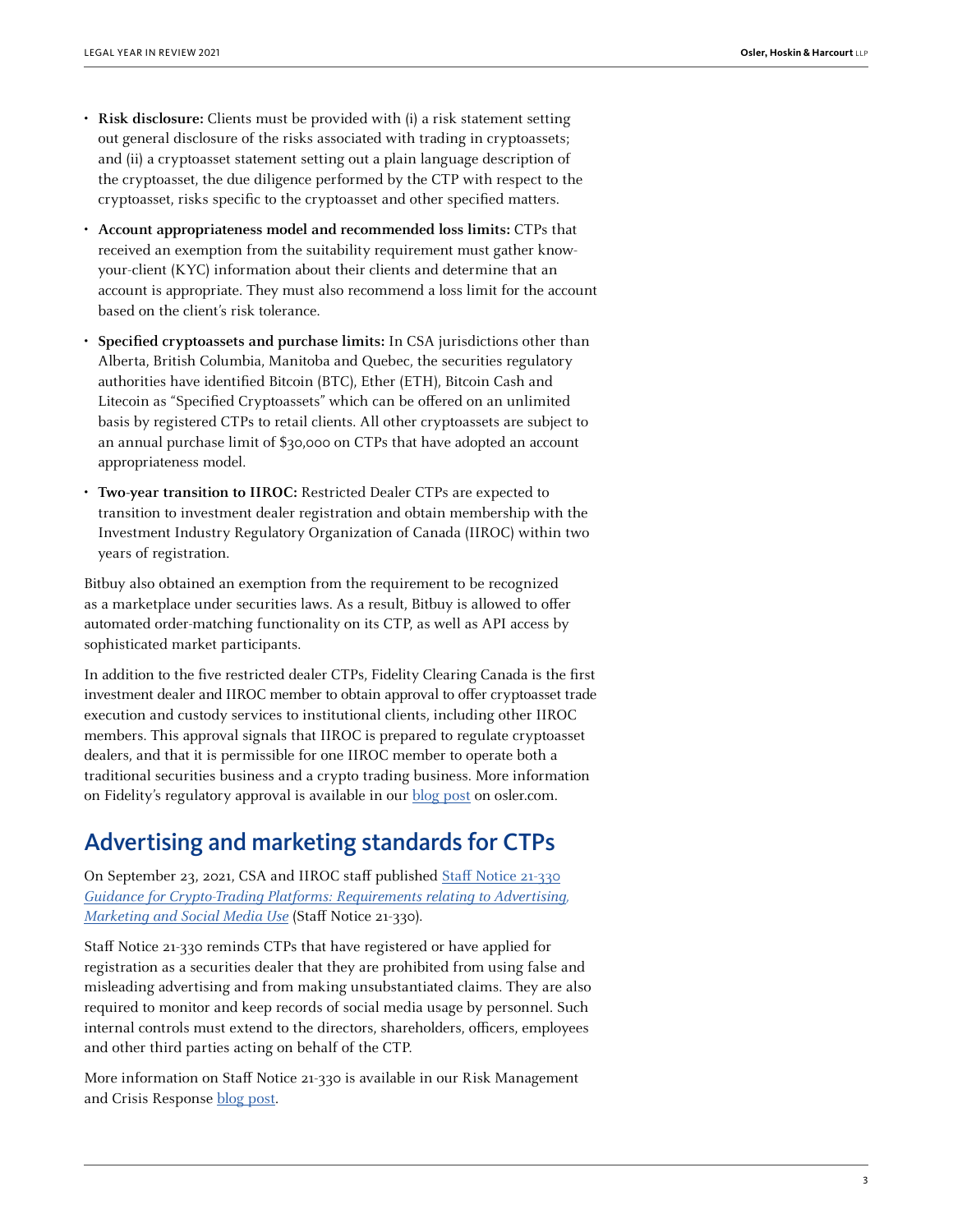# Guidance on disclosure obligations for cryptoasset reporting issuers

On March 11, 2021, staff of the CSA published [Staff Notice 51-363](https://www.osc.ca/sites/default/files/2021-03/csa_20210311_51-363_observations-disclosure-crypto-asset.pdf) Observation on [Disclosure by Crypto Asset Reporting Issuers](https://www.osc.ca/sites/default/files/2021-03/csa_20210311_51-363_observations-disclosure-crypto-asset.pdf) (Staff Notice 51-363). A cryptoasset reporting issuer is a reporting issuer that engages materially with cryptoassets through mining and/or holding or trading of those assets.

Staff Notice 51-363, at the time of its publication, notes that there were 49 cryptoasset reporting issuers listed on Canadian stock exchanges. These exchanges are expected to provide adequate disclosure relating to custody, risk factors and audit.

More information on Staff Notice 51-363 is available [here](https://www.osler.com/en/resources/regulations/2021/csa-releases-disclosure-guidance-for-crypto-assets-reporting-issuers).

# OSC crackdown on foreign CTPs offering services to Ontarians

Following the publication of Staff Notice 21-329 in March 2021, OSC staff warned CTPs offering services in Ontario that they must contact OSC staff by April 19, 2021 to discuss how to bring their operations into compliance. Otherwise, they would face regulatory action.

Beginning in May 2021, the OSC commenced enforcement proceedings against four large, non-Canadian based platforms that did not engage with the OSC within the prescribed timeline. Some large foreign CTPs such as Hong Kongbased Binance and Seychelles-based Bitmex have announced that they are not accepting new Ontario clients, or are shutting down accounts of their existing Ontario clients, within prescribed timelines.

For further details on the OSC's crypto enforcement efforts in 2021 see [A dynamic year for capital markets enforcement](https://legalyearinreview.ca/a-dynamic-year-for-capital-markets-enforcement/).

# Cryptoasset ETFs

In 2021, we witnessed the arrival of new regulated investment products for Canadian retail investors seeking to invest in Bitcoin and Ether.

In February 2021, with the approval of the OSC, Purpose Investments launched the Purpose Bitcoin ETF on the TSX as the world's first Bitcoin ETF. This was soon followed by the launch of the Purpose Ether ETF in April 2021. There are now 27 ETFs and closed-end funds based on Bitcoin and Ether listed on the TSX.

Beginning in May 2021, the OSC commenced enforcement proceedings against four large, non-Canadian based platforms that did not engage with the OSC within the prescribed timeline.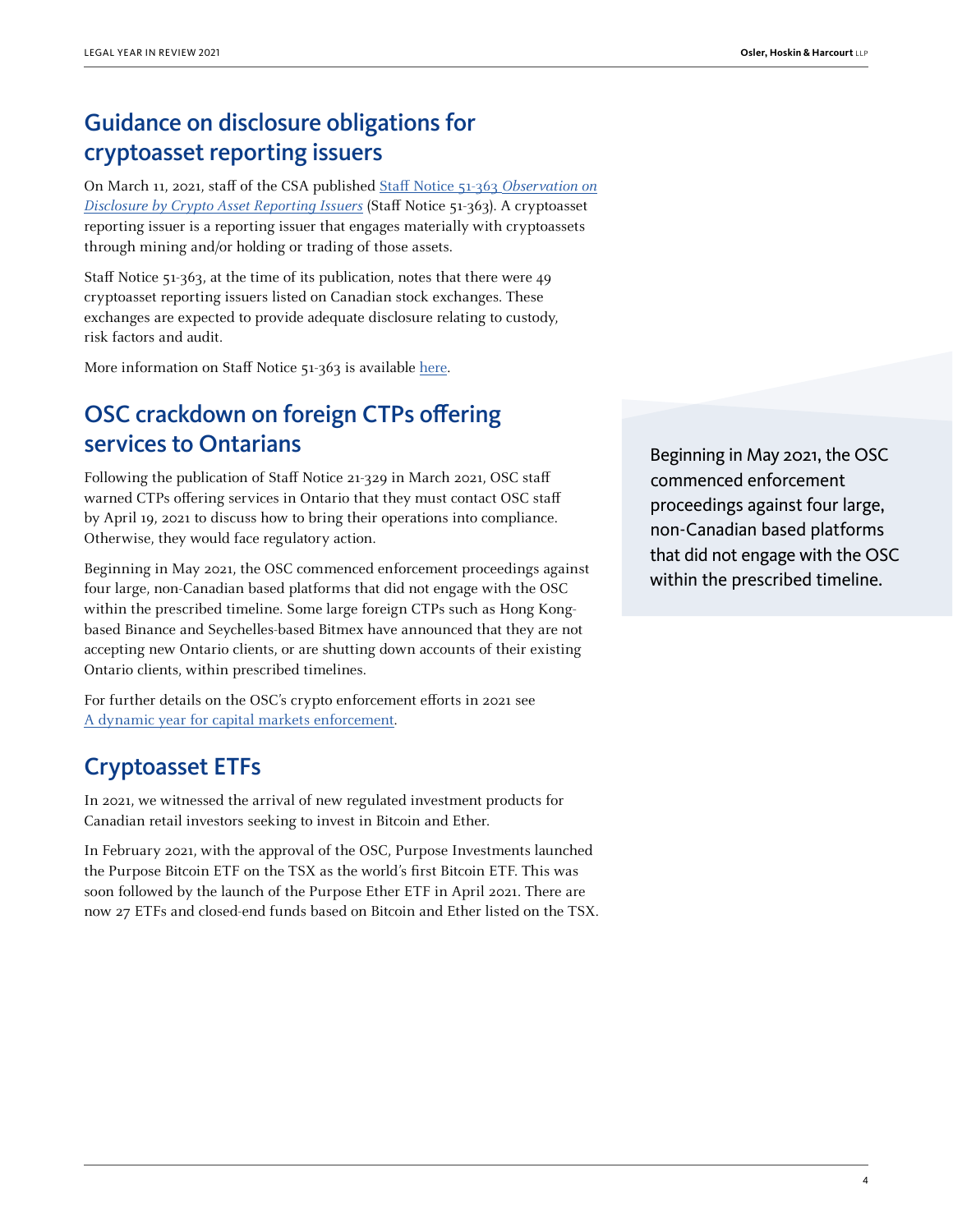#### AML update

On June 1, 2021, [substantial amendments](https://www.fintrac-canafe.gc.ca/covid19/flexible-measures-eng) to the regulations issued under the Proceeds of Crime (Money Laundering) and Terrorist Financing Act came into force along with updated guidance from the Financial Transactions and Reports Analysis Center of Canada (FINTRAC). Both of these regulatory initiatives imposed new AML requirements relating to virtual currencies, including:

- the "travel rule" that requires money service businesses (MSBs) and other reporting entities to include identifying information about the transferor and the beneficiary when they send a virtual currency transfer, as well as to take reasonable measures to ensure that this information is included on receipt of a virtual currency transfer;
- reporting of suspicious virtual currency transactions to FINTRAC; and
- large virtual currency transaction reporting obligations that require all reporting entities to report receipts of an amount in virtual currency equivalent to \$10,000 or more in a single transaction, or series of transactions, within 24 hours.

For further information on the amendments, see our [Financial services](https://legalyearinreview.ca/financial-services-regulation-in-2021-back-to-business/) [regulation in 2021: Back to business](https://legalyearinreview.ca/financial-services-regulation-in-2021-back-to-business/) article and our [Anti-money laundering](https://www.osler.com/en/resources/regulations/2021/anti-money-laundering-in-canada-a-guide-to-the-june-1-2021-changes) [in Canada](https://www.osler.com/en/resources/regulations/2021/anti-money-laundering-in-canada-a-guide-to-the-june-1-2021-changes) guide on osler.com.

Canada is also watching new Financial Action Task Force (FATF) [guidance](https://www.fatf-gafi.org/publications/fatfrecommendations/documents/guidance-rba-virtual-assets-2021.html) published on October 28, 2021 which updates the Guidance for a Risk Based Approach to Virtual Assets (VAs) and Virtual Assets Service Providers (VASPs). The FATF suggests circumstances in which AML requirements may apply to non-fungible tokens, CTPs, stablecoins and peer-to-peer transactions. Canada's Department of Finance will need to consider the extent to which Canadian AML laws should be updated to reflect the new FATF guidance.

#### Retail payments framework

On April 30, 2021, the federal government introduced the [Retail Payments](https://laws-lois.justice.gc.ca/eng/acts/R-7.36/page-1.html) [Activities Act](https://laws-lois.justice.gc.ca/eng/acts/R-7.36/page-1.html) (RPAA) which establishes a framework for payments services providers (PSPs) that will be overseen by the Bank Of Canada.

These payment services providers include a variety of entities that perform electronic payment functions, such as payment processors, digital wallets, currency transfer services and other types of payment technology companies. While not certain at this time, it is expected that crypto payment services provided by regulated PSPs will be regulated under the RPAA.

For further information on the RPAA, see Financial services regulation in 2021: [Back to business.](https://legalyearinreview.ca/financial-services-regulation-in-2021-back-to-business/)